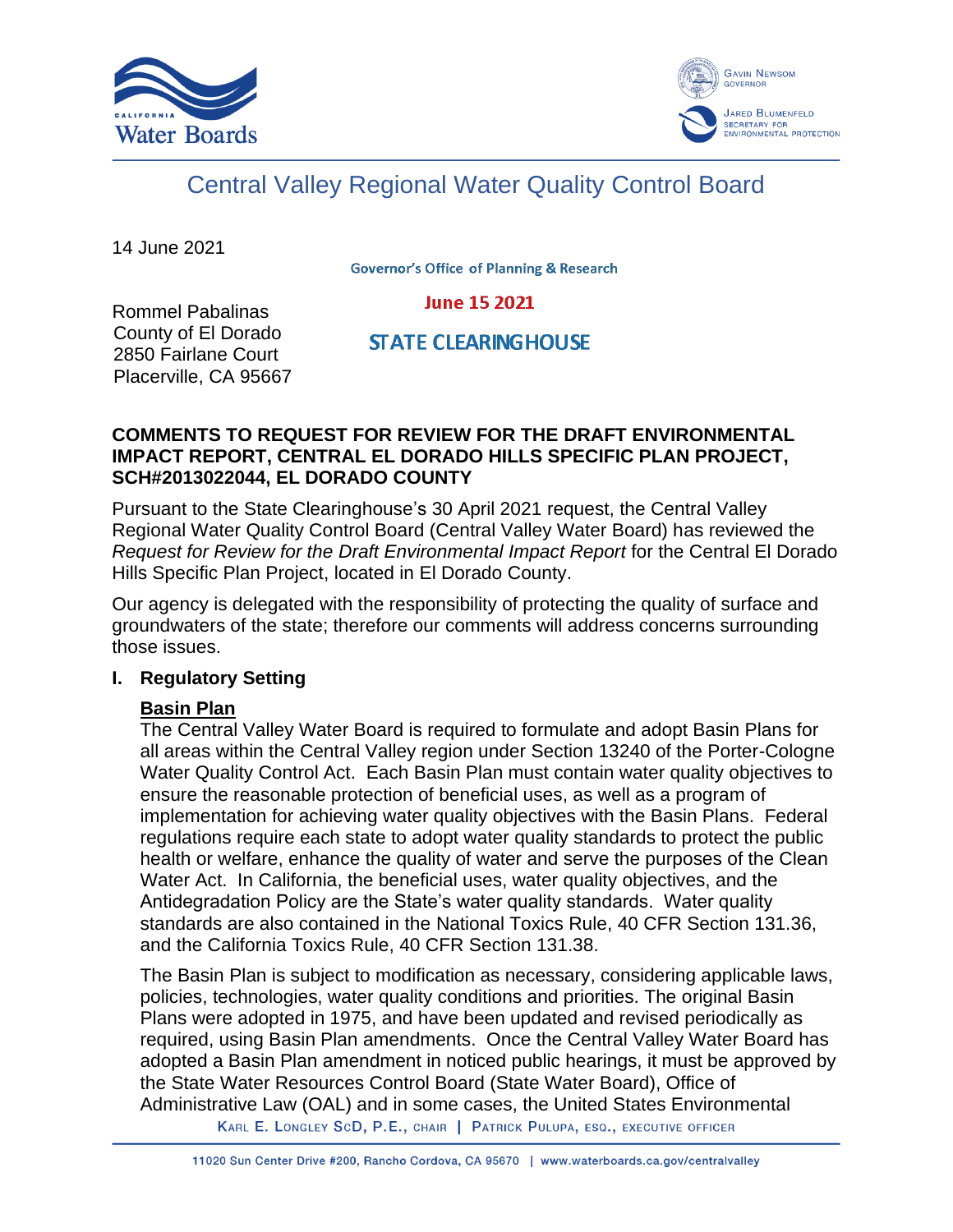Protection Agency (USEPA). Basin Plan amendments only become effective after they have been approved by the OAL and in some cases, the USEPA. Every three (3) years, a review of the Basin Plan is completed that assesses the appropriateness of existing standards and evaluates and prioritizes Basin Planning issues. For more information on the *Water Quality Control Plan for the Sacramento and San Joaquin* 

*River Basins*, please visit our website:

[http://www.waterboards.ca.gov/centralvalley/water\\_issues/basin\\_plans/](http://www.waterboards.ca.gov/centralvalley/water_issues/basin_plans/)

#### **Antidegradation Considerations**

All wastewater discharges must comply with the Antidegradation Policy (State Water Board Resolution 68-16) and the Antidegradation Implementation Policy contained in the Basin Plan. The Antidegradation Implementation Policy is available on page 74 at:

https://www.waterboards.ca.gov/centralvalley/water\_issues/basin\_plans/sacsjr\_2018 05.pdf

In part it states:

*Any discharge of waste to high quality waters must apply best practicable treatment or control not only to prevent a condition of pollution or nuisance from occurring, but also to maintain the highest water quality possible consistent with the maximum benefit to the people of the State.*

*This information must be presented as an analysis of the impacts and potential impacts of the discharge on water quality, as measured by background concentrations and applicable water quality objectives.*

The antidegradation analysis is a mandatory element in the National Pollutant Discharge Elimination System and land discharge Waste Discharge Requirements (WDRs) permitting processes. The environmental review document should evaluate potential impacts to both surface and groundwater quality.

#### **II. Permitting Requirements**

#### **Construction Storm Water General Permit**

Dischargers whose project disturb one or more acres of soil or where projects disturb less than one acre but are part of a larger common plan of development that in total disturbs one or more acres, are required to obtain coverage under the General Permit for Storm Water Discharges Associated with Construction and Land Disturbance Activities (Construction General Permit), Construction General Permit Order No. 2009-0009-DWQ. Construction activity subject to this permit includes clearing, grading, grubbing, disturbances to the ground, such as stockpiling, or excavation, but does not include regular maintenance activities performed to restore the original line, grade, or capacity of the facility. The Construction General Permit requires the development and implementation of a Storm Water Pollution Prevention Plan (SWPPP). For more information on the Construction General Permit, visit the State Water Resources Control Board website at:

[http://www.waterboards.ca.gov/water\\_issues/programs/stormwater/constpermits.sht](http://www.waterboards.ca.gov/water_issues/programs/stormwater/constpermits.shtml) [ml](http://www.waterboards.ca.gov/water_issues/programs/stormwater/constpermits.shtml)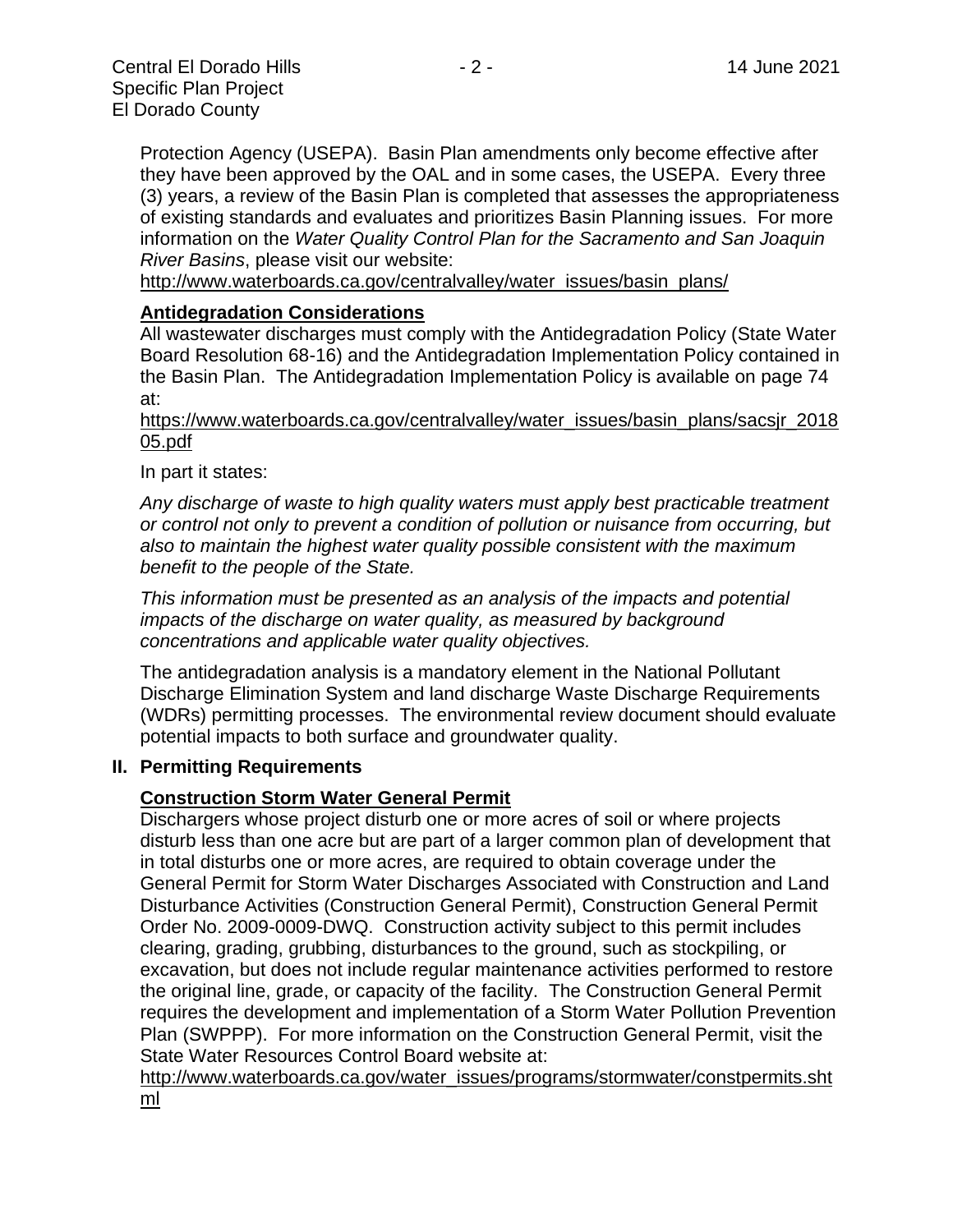### **Phase I and II Municipal Separate Storm Sewer System (MS4) Permits<sup>1</sup>**

The Phase I and II MS4 permits require the Permittees reduce pollutants and runoff flows from new development and redevelopment using Best Management Practices (BMPs) to the maximum extent practicable (MEP). MS4 Permittees have their own development standards, also known as Low Impact Development (LID)/postconstruction standards that include a hydromodification component. The MS4 permits also require specific design concepts for LID/post-construction BMPs in the early stages of a project during the entitlement and CEQA process and the development plan review process.

For more information on which Phase I MS4 Permit this project applies to, visit the Central Valley Water Board website at:

http://www.waterboards.ca.gov/centralvalley/water\_issues/storm\_water/municipal\_p ermits/

For more information on the Phase II MS4 permit and who it applies to, visit the State Water Resources Control Board at:

http://www.waterboards.ca.gov/water\_issues/programs/stormwater/phase\_ii\_munici pal.shtml

#### **Industrial Storm Water General Permit**

Storm water discharges associated with industrial sites must comply with the regulations contained in the Industrial Storm Water General Permit Order No. 2014- 0057-DWQ. For more information on the Industrial Storm Water General Permit, visit the Central Valley Water Board website at:

http://www.waterboards.ca.gov/centralvalley/water\_issues/storm\_water/industrial\_ge neral\_permits/index.shtml

#### **Clean Water Act Section 404 Permit**

If the project will involve the discharge of dredged or fill material in navigable waters or wetlands, a permit pursuant to Section 404 of the Clean Water Act may be needed from the United States Army Corps of Engineers (USACE). If a Section 404 permit is required by the USACE, the Central Valley Water Board will review the permit application to ensure that discharge will not violate water quality standards. If the project requires surface water drainage realignment, the applicant is advised to contact the Department of Fish and Game for information on Streambed Alteration Permit requirements. If you have any questions regarding the Clean Water Act Section 404 permits, please contact the Regulatory Division of the Sacramento District of USACE at (916) 557-5250.

<sup>&</sup>lt;sup>1</sup> Municipal Permits = The Phase I Municipal Separate Storm Water System (MS4) Permit covers medium sized Municipalities (serving between 100,000 and 250,000 people) and large sized municipalities (serving over 250,000 people). The Phase II MS4 provides coverage for small municipalities, including non-traditional Small MS4s, which include military bases, public campuses, prisons and hospitals.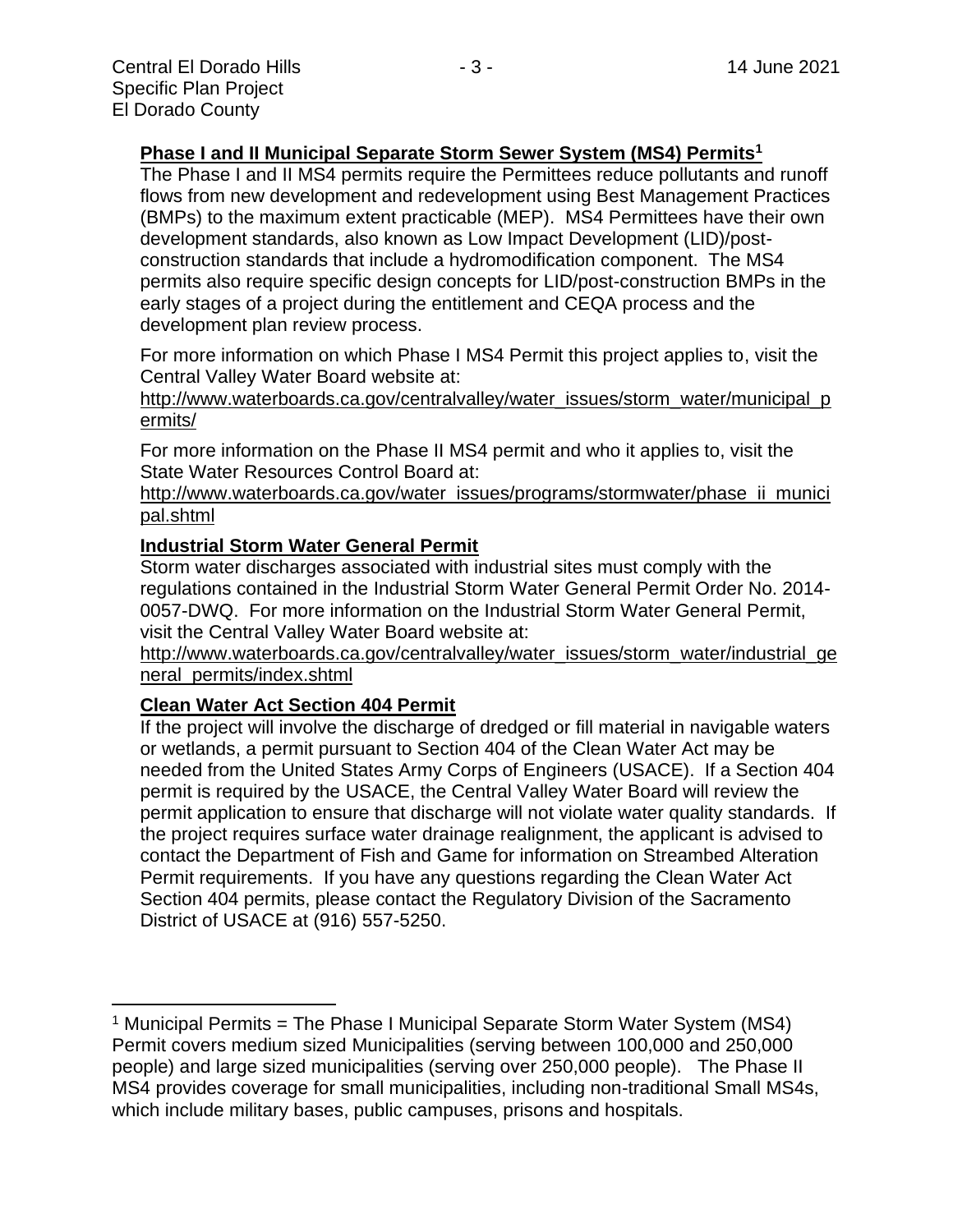# **Clean Water Act Section 401 Permit – Water Quality Certification**

If an USACE permit (e.g., Non-Reporting Nationwide Permit, Nationwide Permit, Letter of Permission, Individual Permit, Regional General Permit, Programmatic General Permit), or any other federal permit (e.g., Section 10 of the Rivers and Harbors Act or Section 9 from the United States Coast Guard), is required for this project due to the disturbance of waters of the United States (such as streams and wetlands), then a Water Quality Certification must be obtained from the Central Valley Water Board prior to initiation of project activities. There are no waivers for 401 Water Quality Certifications. For more information on the Water Quality Certification, visit the Central Valley Water Board website at:

https://www.waterboards.ca.gov/centralvalley/water\_issues/water\_quality\_certificatio n/

#### **Waste Discharge Requirements – Discharges to Waters of the State**

If USACE determines that only non-jurisdictional waters of the State (i.e., "nonfederal" waters of the State) are present in the proposed project area, the proposed project may require a Waste Discharge Requirement (WDR) permit to be issued by Central Valley Water Board. Under the California Porter-Cologne Water Quality Control Act, discharges to all waters of the State, including all wetlands and other waters of the State including, but not limited to, isolated wetlands, are subject to State regulation. For more information on the Waste Discharges to Surface Water NPDES Program and WDR processes, visit the Central Valley Water Board website at:https://www.waterboards.ca.gov/centralvalley/water\_issues/waste\_to\_surface\_wat er/

Projects involving excavation or fill activities impacting less than 0.2 acre or 400 linear feet of non-jurisdictional waters of the state and projects involving dredging activities impacting less than 50 cubic yards of non-jurisdictional waters of the state may be eligible for coverage under the State Water Resources Control Board Water Quality Order No. 2004-0004-DWQ (General Order 2004-0004). For more information on the General Order 2004-0004, visit the State Water Resources Control Board website at:

https://www.waterboards.ca.gov/board\_decisions/adopted\_orders/water\_quality/200 4/wqo/wqo2004-0004.pdf

# **Dewatering Permit**

If the proposed project includes construction or groundwater dewatering to be discharged to land, the proponent may apply for coverage under State Water Board General Water Quality Order (Low Threat General Order) 2003-0003 or the Central Valley Water Board's Waiver of Report of Waste Discharge and Waste Discharge Requirements (Low Threat Waiver) R5-2018-0085. Small temporary construction dewatering projects are projects that discharge groundwater to land from excavation activities or dewatering of underground utility vaults. Dischargers seeking coverage under the General Order or Waiver must file a Notice of Intent with the Central Valley Water Board prior to beginning discharge.